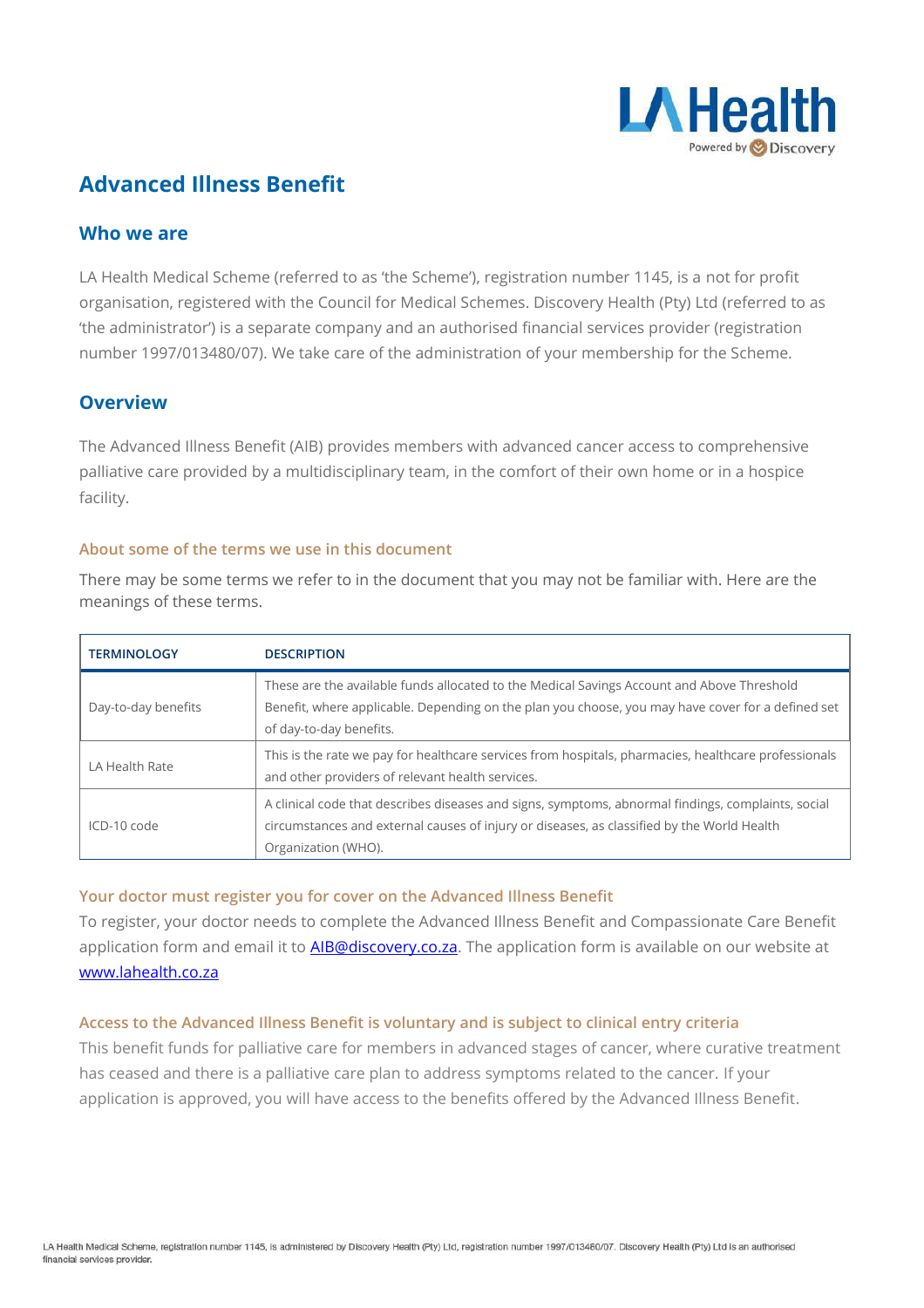

## **The Advanced Illness Benefit at a glance**

#### **Members on the Advanced Illness Benefit have access to the following:**

#### • **Support from a dedicated care coordinator**

A dedicated care coordinator, who is a registered nurse, will contact you (or your family member) once we have registered you on the Advanced Illness Benefit. The care coordinator will support you and your family, and will work closely with your GP and/or specialist to ensure you receive the best of care at all times.

#### • **Personalised support and counselling**

Members registered on the Advanced Illness Benefit and their family will have access to counselling services for support during this difficult time.

#### • **Comprehensive home-based care**

Members registered on the Advanced Illness Benefit will have access to personalised home-based care services such as:

- medical care by palliative care trained doctors
- rental of home oxygen concentrator
- pain management and symptom control
- psychosocial support from social workers, counsellors or psychologists trained in palliation
- limited bereavement counselling for the family

The following services are subject to additional authorisation and managed care entry criteria may apply:

- home based visits from a nurse specialsing in palliative care
- limited home nursing care- (excludes frail care)
- hiring/rental of specific equipment
- Hospice care at home and/or in-patient units, where available
- limited radiology and pathology

#### • **Access to specialised telephonic support**

Members registered on the Advanced Illness Benefit can contact 011 529 6797 during working hours for assistance with Advanced Illness Benefit related authorisations, oxygen or benefit and claims related enquiries.

### **Your cover on the Advanced Illness Benefit**

#### **The Advanced Illness Benefit pays for services provided by a multidisciplinary team**

LA Health Medical Scheme will pay for healthcare services provided by any of the healthcare professionals represented in the palliative multidisciplinary team, according to a specific basket of care and the agreed individual member care plan. These costs will not affect your day-to-day benefits and will be paid at the LA Health Rate from the Hospital Benefit.